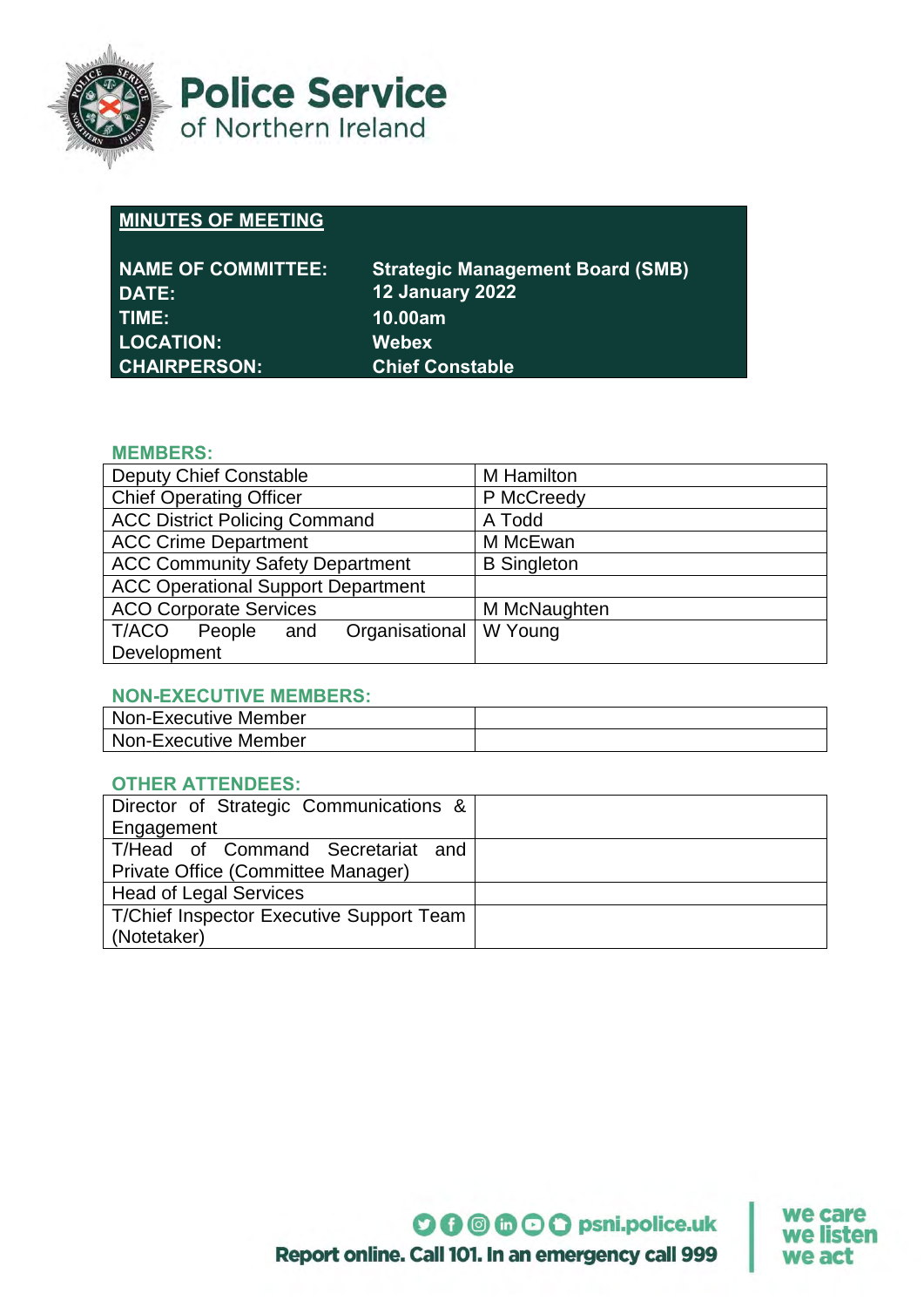# **ACTIONS assigned by the Chair are highlighted in blue text.**

| <b>Item No</b> |                                                                                                                                                                                                                                                                                                                                                                                                                                     |
|----------------|-------------------------------------------------------------------------------------------------------------------------------------------------------------------------------------------------------------------------------------------------------------------------------------------------------------------------------------------------------------------------------------------------------------------------------------|
| 1.0            | 01/22 Welcome and Apologies                                                                                                                                                                                                                                                                                                                                                                                                         |
|                | No apologies noted.                                                                                                                                                                                                                                                                                                                                                                                                                 |
| 2.0            | 02/22 Declaration of Conflict of Interest                                                                                                                                                                                                                                                                                                                                                                                           |
|                | The Chief Constable stated that, as per decision taken at Service<br>Executive Board on 18 January 2017, in line with good corporate<br>governance practice as set out by the NI Audit Office, members and any<br>persons in attendance were to declare any conflict of interest with any<br>items on the agenda, which would be recorded in the minutes.                                                                           |
|                | No Declarations of Conflict of Interest were raised.                                                                                                                                                                                                                                                                                                                                                                                |
| 3.0            | 03/22 Minutes of Previous meetings                                                                                                                                                                                                                                                                                                                                                                                                  |
|                | The minutes from the meeting on 08 December 2021 were<br>approved.                                                                                                                                                                                                                                                                                                                                                                  |
| 4.0            | 04/22 Actions Arising from Previous Meetings                                                                                                                                                                                                                                                                                                                                                                                        |
|                | The Committee Manager updated members on the progress of the<br>actions.                                                                                                                                                                                                                                                                                                                                                            |
|                | Members agreed on previous minutes, provided updates and agreed for<br>actions to close including; Action 21~60, Action 21~61, Action 21~79<br>and 21~81.                                                                                                                                                                                                                                                                           |
| 5.0            | 05/22 Highlight Reports for Governance Boards                                                                                                                                                                                                                                                                                                                                                                                       |
|                | The Chief Operating Officer outlined the summary provided from the<br>most recent Service Investment Board on 1 December 2021.                                                                                                                                                                                                                                                                                                      |
|                | Members noted the update provided.                                                                                                                                                                                                                                                                                                                                                                                                  |
| 6.0            | 06/22 Corporate Risk Register                                                                                                                                                                                                                                                                                                                                                                                                       |
|                | The Assistant Chief Officer Corporate Services briefed members on the<br>report highlights and the growing number of risks within the organisation.<br>It was highlighted that the Crime Recording Risk would be reviewed via<br>the Audit and Risk Committee. It was also requested that SMB consider<br>the ongoing risk of Covid-19 and the risk around the delivery of driver<br>training which may benefit for inclusion here. |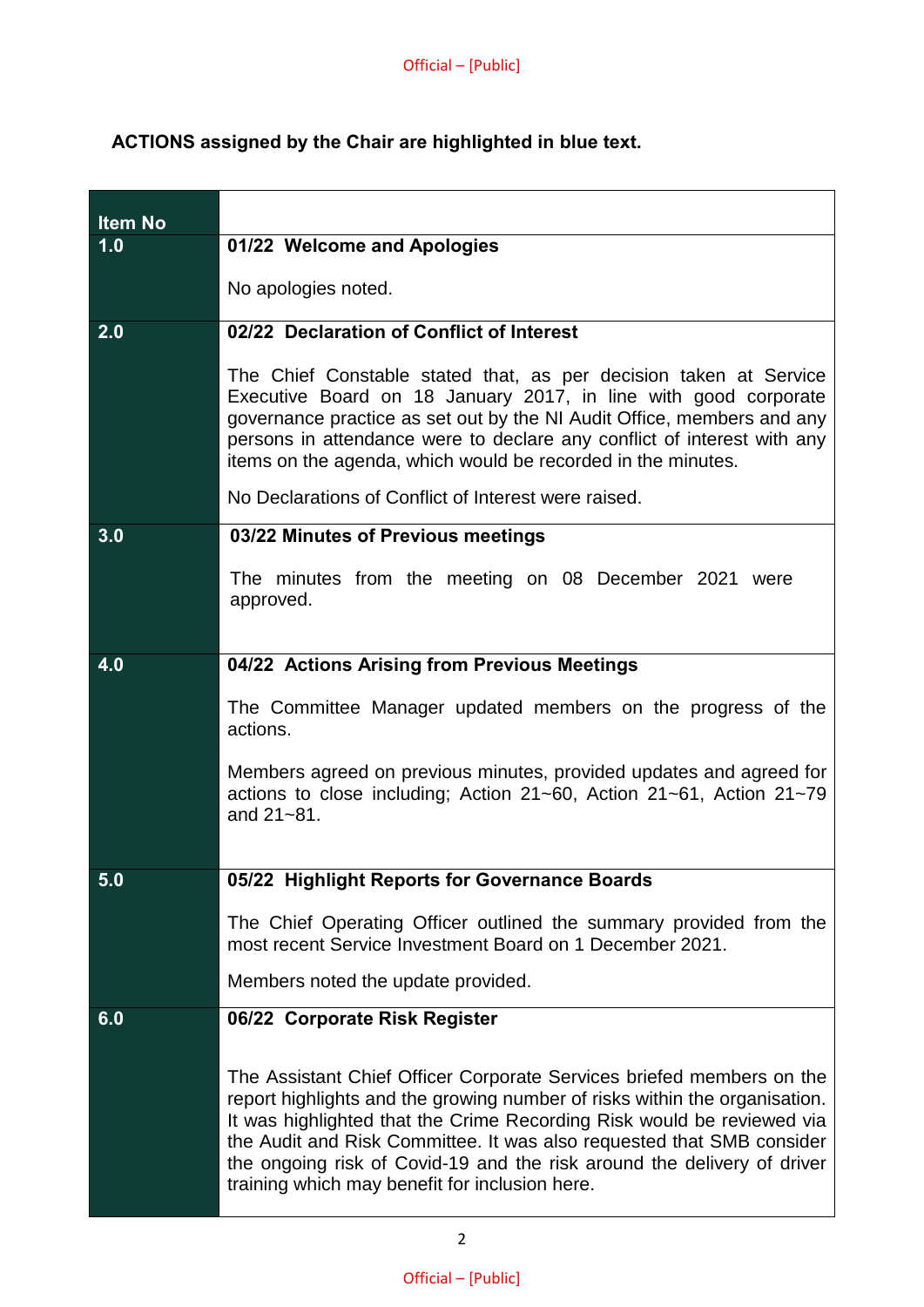The Deputy Chief Constable discussed the rise in infection rates, the impact of 12 hour shifts and working from home on service availability. Discussion held as to whether this needs to return to the risk register.

#### **Decisions:**

**It was agreed that the Covid risk did not need to be escalated to the Corporate Risk Register as being managed at Departmental level.**

**It was agreed that careful consideration was required as to how resources are allocated against demand, in light of budget limitations.**

Members then discussed each risk in turn.

### Future Funding (Beyond 2021/2022)

Members were briefed on the anticipated budget cuts and of the potential impact that this could have on many areas of policing including resourcing.

The Chief Operating Officer further advised that the timetabling of budget implications was under review. Feedback submissions have been requested by the Department for 7 February 2022 and any return provided would be made in consultation with Northern Ireland Policing **Board** 

## Crime Recording

Deputy Chief Constable advised that a paper has been submitted to the Service Transformation Board. This matter had now progressed to the decision and resourcing stage. This required additional consideration given the resourcing requests across the organisation even if automation occurred.

Reassurance was provided that crimes were not being missed and that the issue lay in technical recording rather than in the service delivery response provided

#### Legacy Discovery and Disclosure

Members acknowledged the good work done to date in this area.

## **Action**

**Legacy Discovery and Disclosure Risk to be considered for removal from Corporate risk register – Assistant Chief Constable Operational Support Department**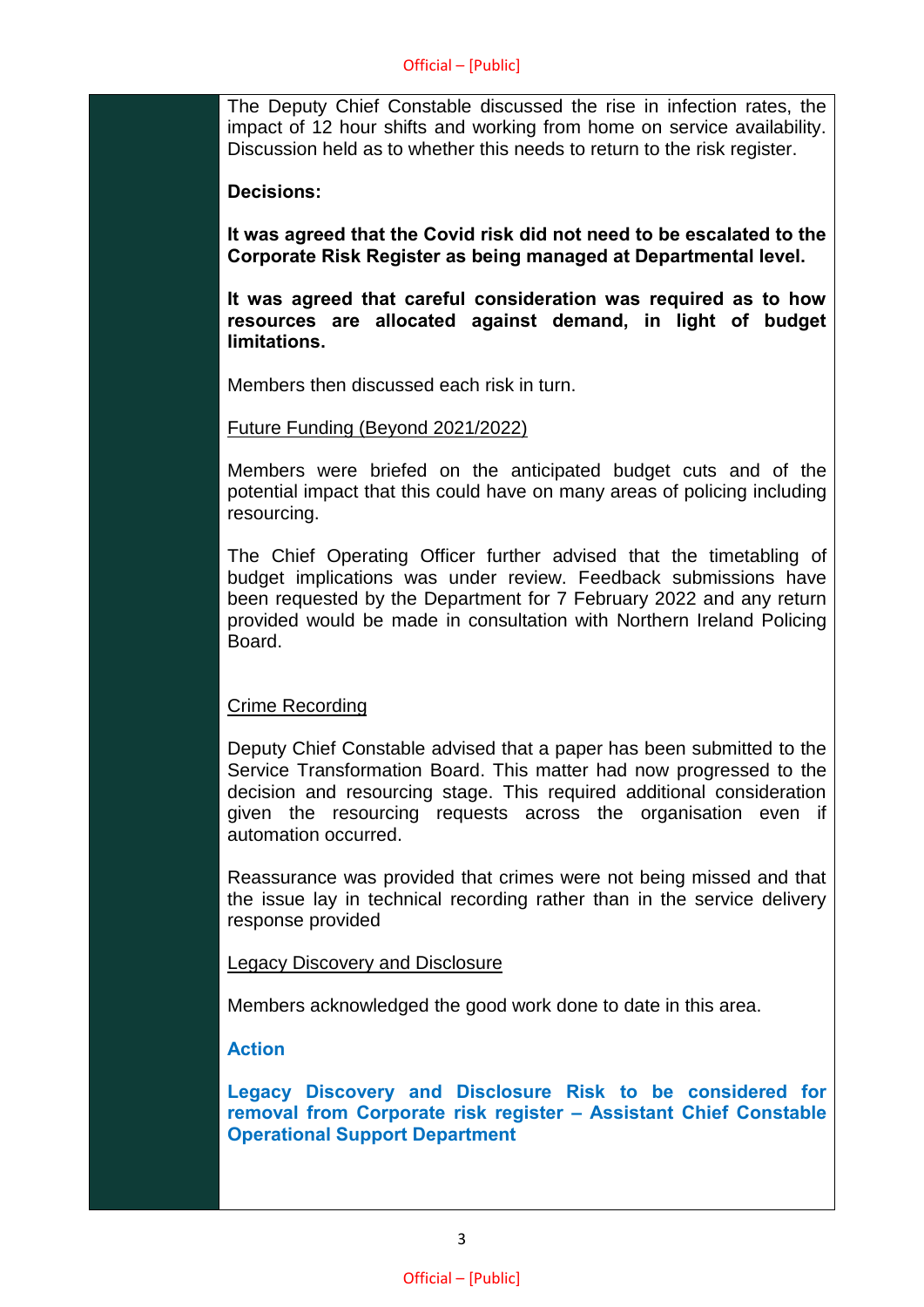## Mandatory Training

Discussions are ongoing between The Police College and District Policing Command to clarify ownership and responsibilities.

## **Action**

**Update on Mandatory Training Risk is to be presented to SMB in April 2022 – T/Assistant Chief Officer People and Organisational Development**

### Data Quality

Assistant Chief Constable Community Safety Department advised that this matter was ongoing and would require further SET discussion.

A time to further discuss this with members of Senior Executive team would be arranged, in the near future.

### **Action**

**Community Safety Department to review Data Quality Risk and return to Strategic Management Board in April 2022 - Assistant Chief Constable Community Safety Department.**

## Corporate Information

Members were updated that a request had been made to the Northern Ireland Policing Board Resources Committee to consider resourcing and management of this risk.

#### Records Management

Members discussed that this was now a tolerable risk and on track. This will be reviewed again at February Strategic Management Board meeting.

#### Terrorist Attack

Members agreed that it was appropriate to retain this risk. However further consideration was required to consider organisational position.

## **Action**

**Assistant Chief Constable Crime Department to prepare a position paper on the Terrorist Attack Risk – Assistant Chief Constable Crime Department.**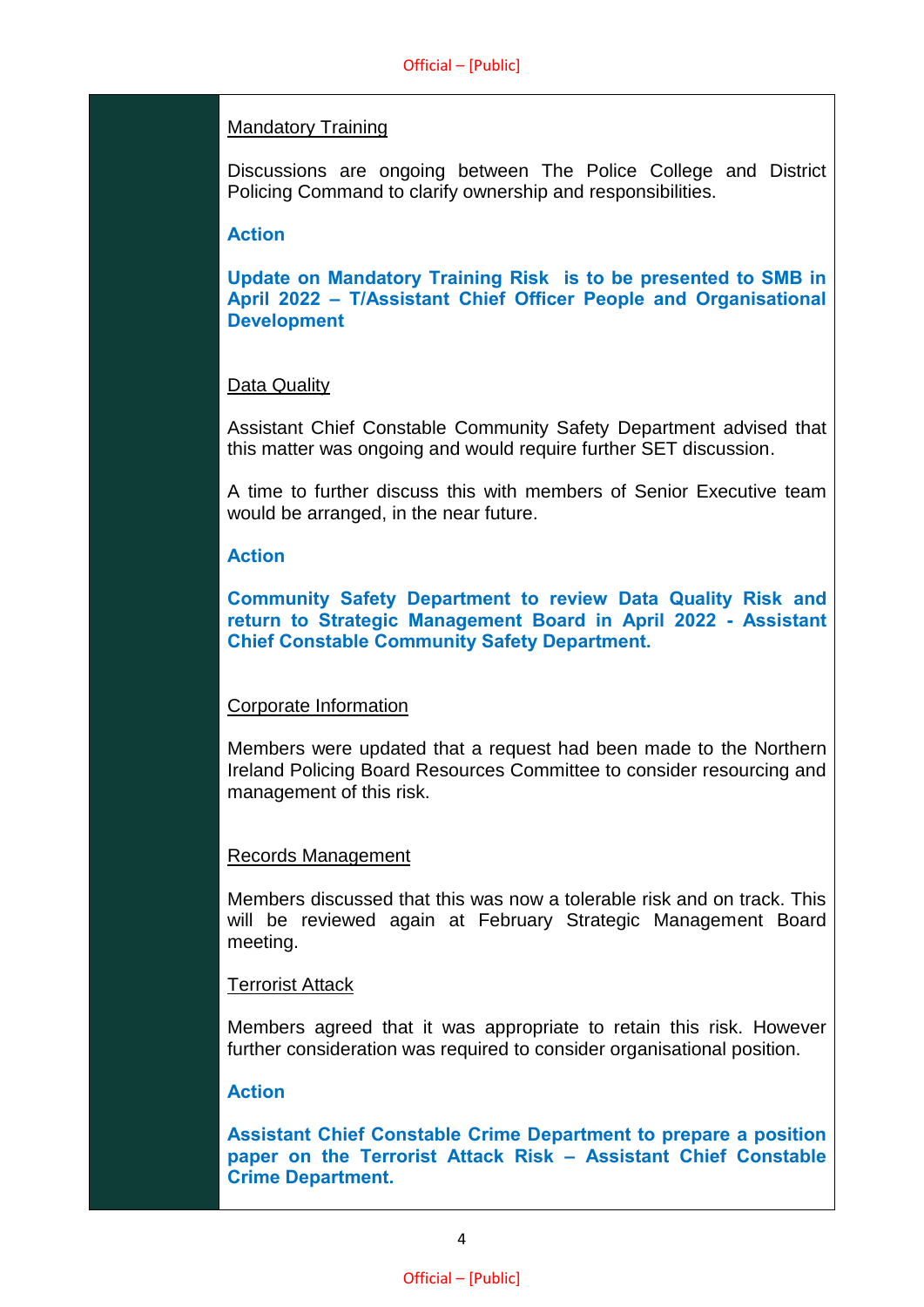|     | <b>Custody Healthcare</b>                                                                                                                                                                                                                                                                  |
|-----|--------------------------------------------------------------------------------------------------------------------------------------------------------------------------------------------------------------------------------------------------------------------------------------------|
|     | The Health Trust is still awaiting legal advice re this matter, which has<br>created delay. It is anticipated that matter will be ready for submission at<br>the next Strategic Management Board meeting in February 2022.                                                                 |
|     | <b>Further Discussions:</b>                                                                                                                                                                                                                                                                |
|     | It was confirmed that a forthcoming paper was anticipated on the Police<br>Use of Powers for March 2022.                                                                                                                                                                                   |
|     | Resourcing for Public Protection Unit was acknowledged as a risk, in<br>particular in relation to Male Violence and Intimidation against Women<br>and Girls. Discussion took place as to whether this should be raised to<br>an organisational risk.                                       |
|     | Further discussion took place that close management of resources was<br>required in light of budgetary constraints.                                                                                                                                                                        |
| 7.0 | 07/22 Finance Report                                                                                                                                                                                                                                                                       |
|     | Assistant Chief Officer Corporate Services updated members on the<br>current budget status                                                                                                                                                                                                 |
|     | Members noted the report.                                                                                                                                                                                                                                                                  |
| 8.0 | 08/22 Injury on Duty                                                                                                                                                                                                                                                                       |
|     | Assistant Chief Officer Corporate Services advised that the<br>arrangements surrounding Injury on Duty awards are currently under<br>review. This follows a Northern Ireland Audit Office report concluding<br>that the current system is not fit for purpose and made<br>recommendations. |
|     | Members were advised of the current system and the key proposals for<br>change. An organisational position was requested before DOJ launched<br>a public consultation exercise.                                                                                                            |
|     | Members agreed with the broad areas for change but noted the need to                                                                                                                                                                                                                       |
|     | recognise that not all injuries are readily identified at the time, such as<br>PTSD.                                                                                                                                                                                                       |
|     | Members noted the paper.                                                                                                                                                                                                                                                                   |
|     | <b>Action</b>                                                                                                                                                                                                                                                                              |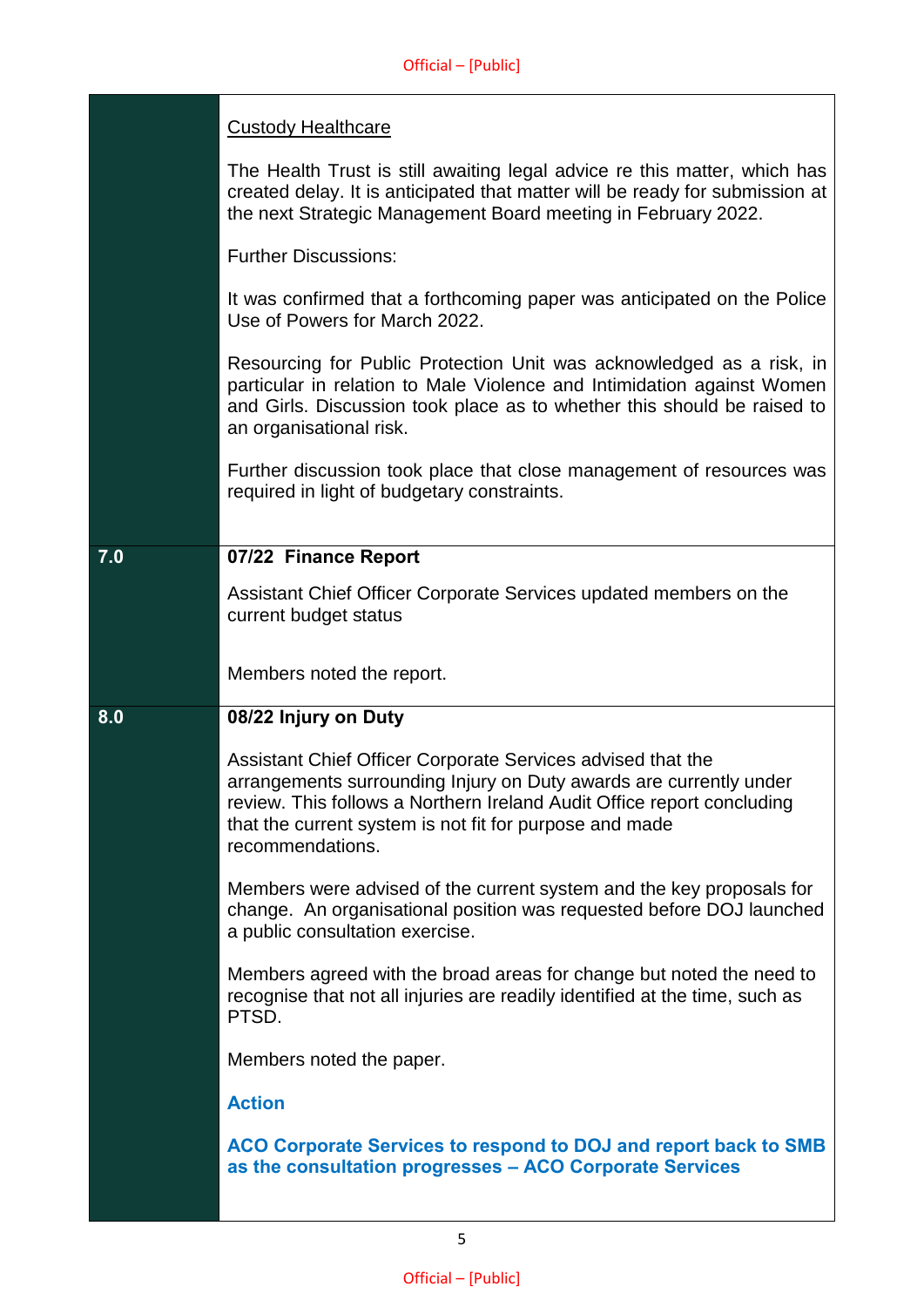| 9.0  | 09/22 Beating Crime Plan                                                                                                                                                                                                                                                                                                    |
|------|-----------------------------------------------------------------------------------------------------------------------------------------------------------------------------------------------------------------------------------------------------------------------------------------------------------------------------|
|      | Assistant Chief Constable Community Safety Department provided an<br>overview of this matter.                                                                                                                                                                                                                               |
|      | Members agreed that additional information was required in terms of the<br>scoping exercise to provide a higher level of assurance, how the<br>Thames Valley approach applied to our service along with some review<br>of the benchmarking and recommendations in light of current<br>organisational practise in this area. |
|      | It was highlighted that this information would be relevant for eternal<br>inspections in 2022 such as for HMIC.                                                                                                                                                                                                             |
|      | <b>Decision:</b>                                                                                                                                                                                                                                                                                                            |
|      | Beating Crime paper does not need to be returned to SMB and<br>should be managed by Community safety Department.                                                                                                                                                                                                            |
|      |                                                                                                                                                                                                                                                                                                                             |
| 10.0 | 10/22 Misogyny & Gender Based Crime Recording                                                                                                                                                                                                                                                                               |
|      | Deputy Chief Constable gave an overview of the recent national<br>developments as to whether misogyny would legally be recorded as a<br>Hate Crime.                                                                                                                                                                         |
|      | Request for consideration by the Service as to whether the Police<br>Service of Northern Ireland adopt this approach or not. This remains<br>under active consideration for update to Strategic Management Board.                                                                                                           |
|      | <b>Action</b>                                                                                                                                                                                                                                                                                                               |
|      | A paper is to be submitted within three months for consideration of<br>organisational position on Misogyny and Gender Based Crime<br><b>Recording to SMB - Deputy Chief Constable.</b>                                                                                                                                      |
|      |                                                                                                                                                                                                                                                                                                                             |
| 11.0 | 11/22 Male Violence and Intimidation Against Woman and Girls<br><b>Strategy</b>                                                                                                                                                                                                                                             |
|      | It was agreed that additional time would be permitted for the submission<br>of a Strategy for this.                                                                                                                                                                                                                         |
|      | <b>Action</b>                                                                                                                                                                                                                                                                                                               |
|      | A paper is to be submitted to SMB February 2022 on Male VIAWG -<br><b>Assistant Chief Constable Community Safety</b>                                                                                                                                                                                                        |
| 12.0 | 12/22 LPT Name Change                                                                                                                                                                                                                                                                                                       |
|      | Members noted the report provided by Assistant Chief Constable District<br>Policing Command and that time would be required to align the name<br>with the definition of the role. Forthcoming paper was discussed.                                                                                                          |